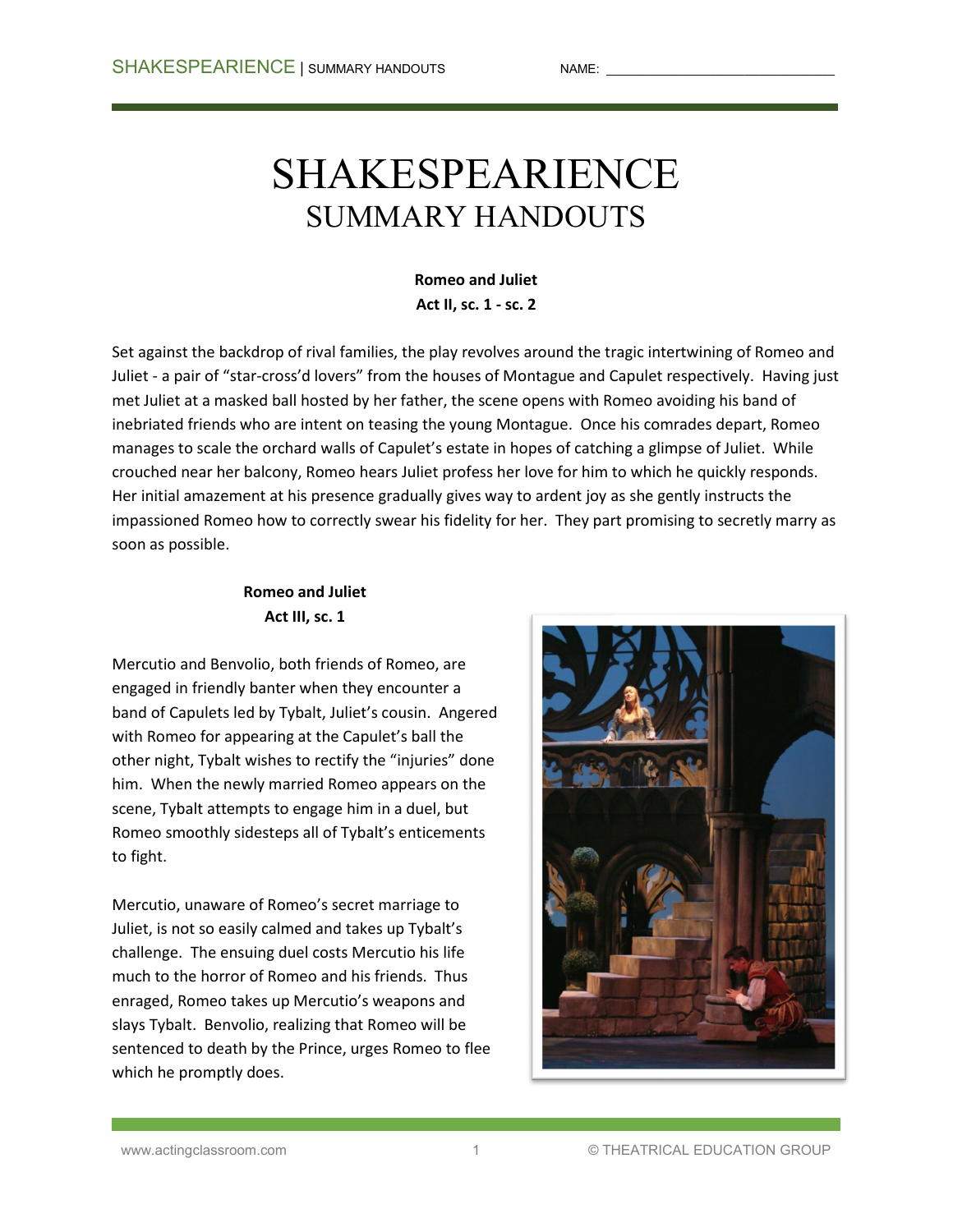#### **The Taming of the Shrew Act II, sc. 1**

Bianca, the young daughter of a wealthy merchant in Italy, is widely sought after as a wife. However, her father refuses to marry her until her older sister, Katherina, has found a husband. Unfortunately, Katherina's wild and "intolerable" disposition makes her a difficult prospect for marriage. As such, three of Bianca's suitors band together to find Katherina a husband so that they might each try their luck at winning the hand of Bianca. They decide on Petruchio, a gentlemen from Verona, as the most likely candidate for "taming" Katherina.

The scene between Petruchio and Katherina begins with the two encountering each other for the first time. Their verbal sparring quickly becomes physical as the two test each other. Despite her best efforts to drive him away, Katherina is unable to dissuade Petruchio from his intent to win her, and the scene ends with Petruchio triumphantly declaring that he was "born to tame" Katherina and shall have her as "my wife."



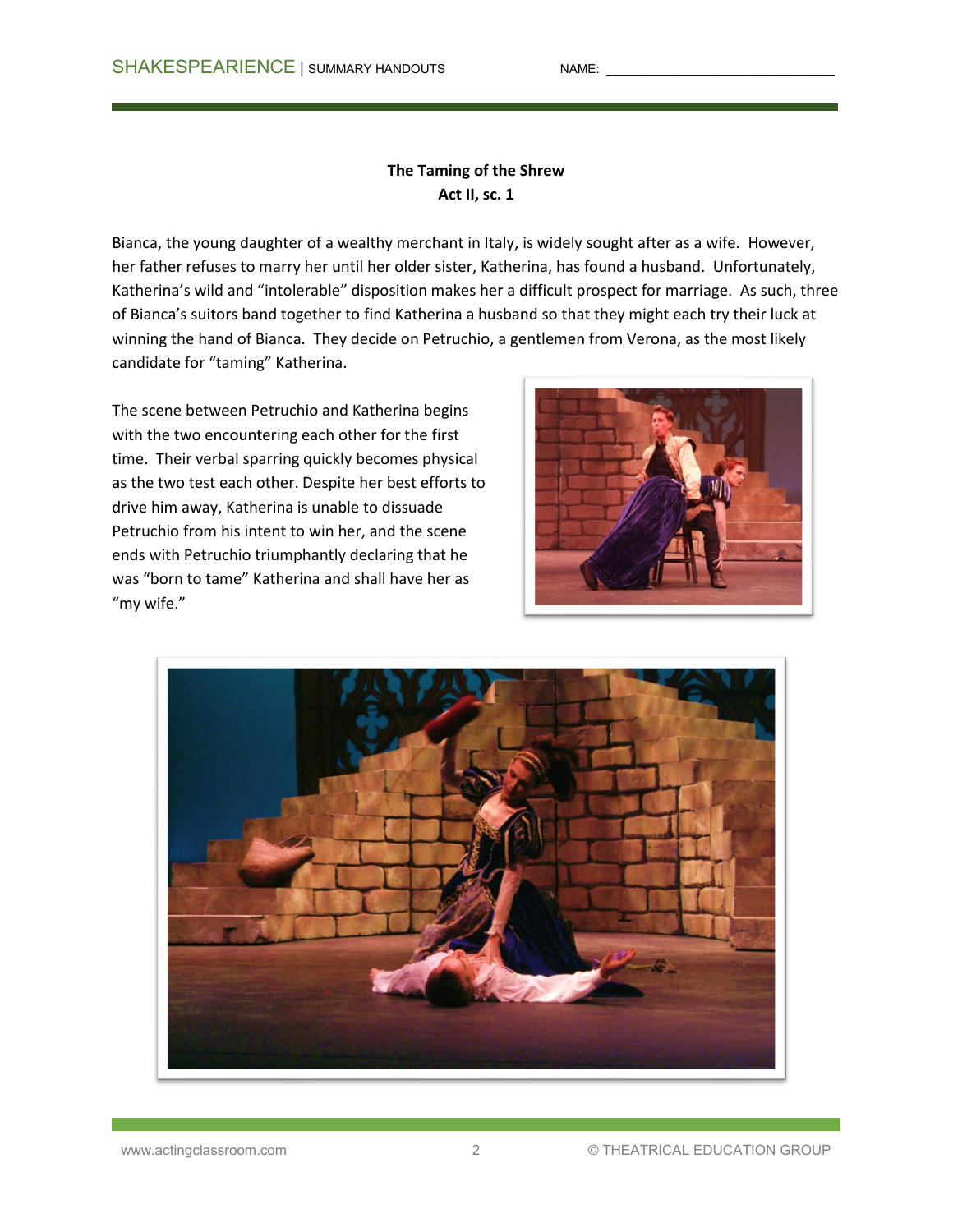## **Macbeth Act I, sc. 7 and Act II sc. 2**

A general in the Scottish army, Macbeth is returning from a victorious battle when he is confronted by three witches in the middle of an empty wasteland. Before vanishing, the witches predict that Macbeth will be crowned Thane of Cawdor and eventually, King of Scotland - however, they also predict that Macbeth can only be defeated a man "not born of woman".

No sooner does Macbeth arrive at home than word reaches him that he has been bestowed the title of Thane of Cawdor by the King for his valiant efforts in battle. Spurred by this partial realization of the prophecy, Macbeth decides to murder the King and fulfill the rest of the prophecy.



As Act I, scene 7 opens, Macbeth finds his resolve to kill the King wavering however, his wife admonishes him to "screw his courage to the sticking place" and proceed with the plan.

Act II, scene 2 begins with Lady Macbeth impatiently waiting for her husband's return from the murder.

When he finally does, she finds him paralyzed with fear and unable to carry out the rest of the plot. Hence, she takes the bloody daggers from her husband and plants them on the sleeping grooms (guards) whom she had drugged earlier.

At the top of Act V, sc. VIII, Macbeth has indeed become king but the truth behind the murders has come to light. His rival, Macduff, has besieged the castle, looking for the murderer - however, Macbeth believes himself invincible until he discovers Macduff's true origins and the rest of the prophecy is fulfilled.